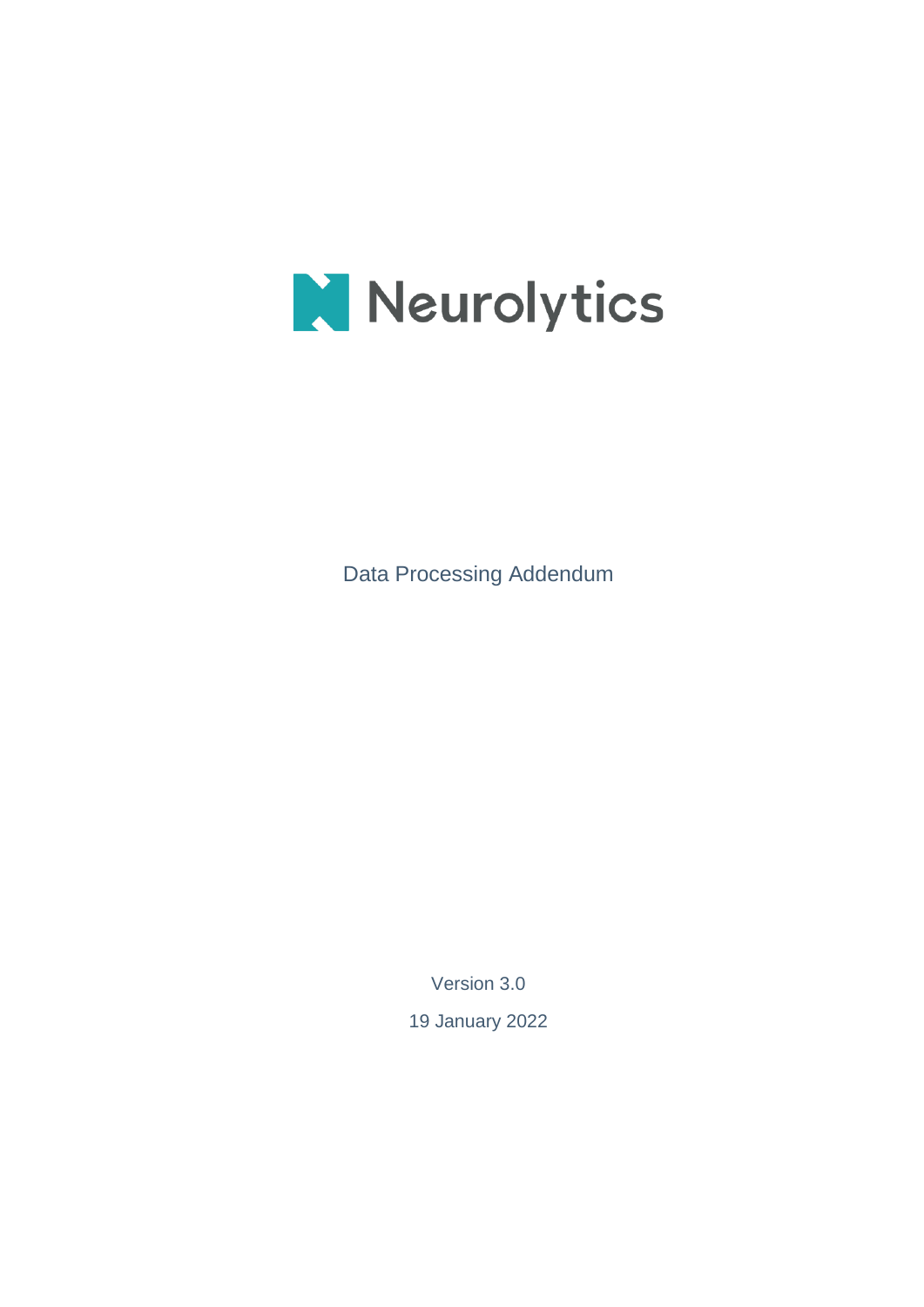**The undersigned:**

| (1) | with address                  | the Netherlands |
|-----|-------------------------------|-----------------|
|     | (the <b>Controller</b> ); and |                 |

(2) Neurolytics B.V., with address Europalaan 400- 4e, 3526KS Utrecht, the Netherlands (the **Processor**),

hereinafter collectively also referred to as the **Parties** and each a **Party**,

**Whereas:**

- (A) Controller and Processor have concluded an agreement (the **Agreement**) on the grounds of which Neurolytics B.V. provides its standard software as a service through the Website and the Webapp for the purpose of providing objective behavioural analysis.
- (B) Within the framework of this Agreement, Processor shall process personal data on behalf of and based on written instructions of Controller.
- (C) Controller is designated as controller in the sense of article 4(7) of the General Data Protection Regulation (EU) 2016/679 (the **GDPR**).
- (D) Processor is designated as processor in the sense of article 4(8) of the GDPR.
- (E) the Parties, also taking account of the provisions of article 28(3) of the GDPR, wish to lay down in writing in this data processing agreement a number of conditions to set out the processing of personal data by Processor.

#### **It is hereby agreed as follows:**

# **1 Objectives of the processing**

1.1 Purpose

At the request and on behalf of Controller, Processor shall process the (categories of) personal data mentioned in Appendix 1 under the conditions laid down in this data processing agreement. Processing shall take place exclusively within the framework of the Agreement and the purpose(s) mentioned in Appendix 1, as laid down by Controller, by virtue of which Controller can make personal data available to Processor for the processing actions listed in Appendix 1.

1.2 Sub-processor

Processor may engage third parties (sub-processors) for executing this data processing agreement and the Agreement for which Controller is now granting general written consent. The same, or stricter, obligations will be imposed upon said sub-processor regarding data security and processing as mentioned in this data processing agreement. As soon as a change concerning the addition of replacement of these processors is intended, Processor shall inform Controller of these intended changes immediately in writing, after which Controller may express his objections to said changes. In the case of legitimate objections which cannot be resolved, Controller may terminate this data processing agreement and the Agreement in writing.

1.3 Inform

Processor shall inform Controller immediately if Processor is of the opinion that an instruction causes an infringement of the GDPR or of another legal requirement regarding data protection.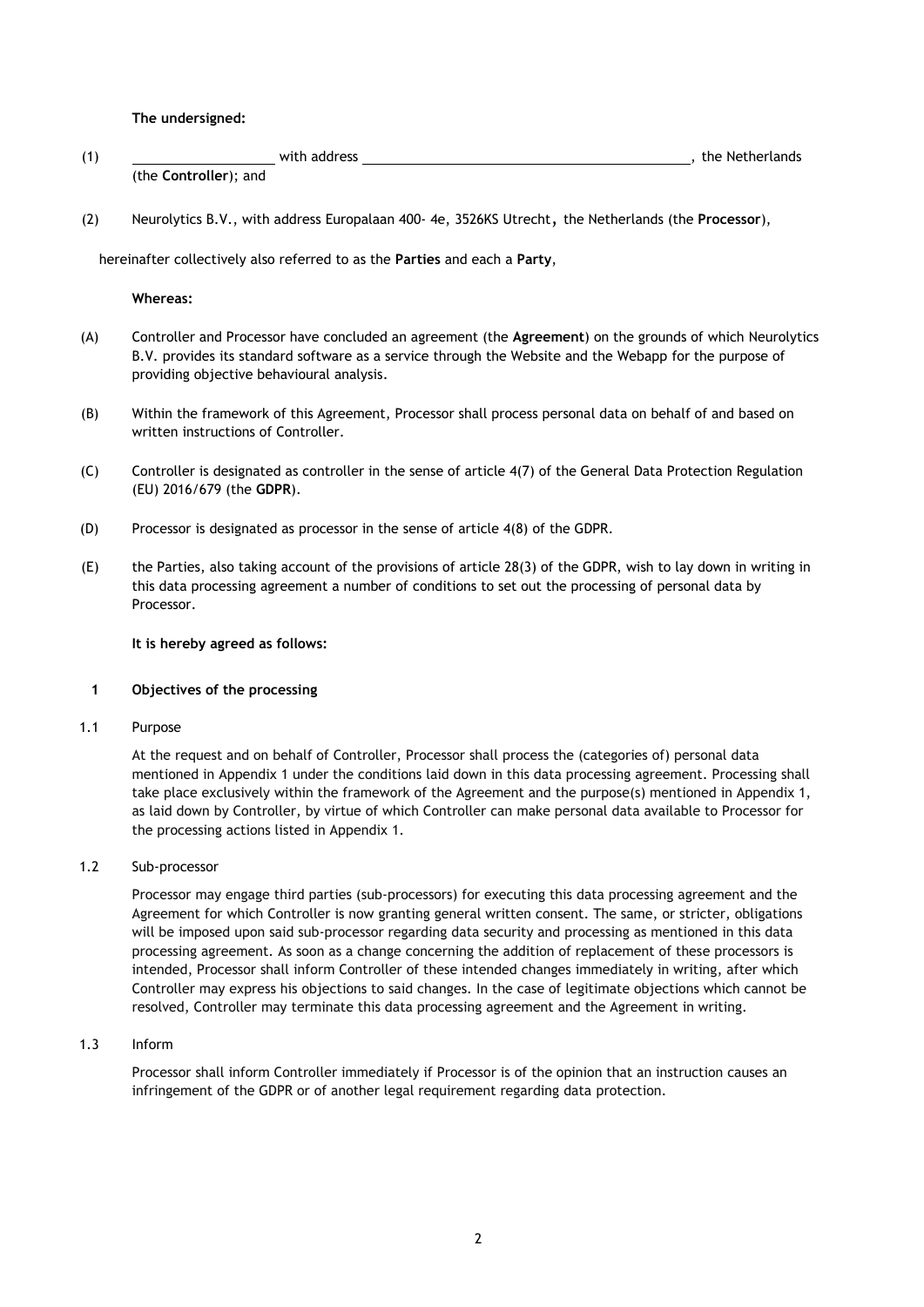# **2 Data transfer and confidentiality**

### 2.1 Data transfer

Processor shall not transfer the personal data to a third country or international organization without the written instructions or consent from Controller for said transfer, unless Processor is obliged thereto pursuant to a provision of applicable data protection regulation. In that case, prior to said transfer, Processor shall inform Controller of the legal requirement, unless said legislation prohibits such information on important grounds of public interest.

# 2.2 Confidentiality

Processor shall keep confidential the personal data that comes to its knowledge, unless it is obliged to make notification pursuant to a legal requirement, in which case Processor shall inform Controller of the same prior to said notification. Processor also imposes said confidentiality on any of its employees having access to the personal data.

#### **3 Security and data breach(es)**

#### 3.1 Appropriate measures

In accordance with the rules and regulations applicable at that time, Processor shall implement the appropriate technical and organizational measures to secure the personal data against loss or against any form of unlawful processing, taking account of the state of the art and the costs of implementation, considering the risks involved with the processing of and the nature of the data that is to be protected. The security measures that have been taken by Processor are specified in Appendix 1.

# 3.2 Data breach

In the event of any unauthorized or accidental access to or use, disclosure, alteration, loss or destruction of any personal data, or Processor having reasonable belief that any such access, use, disclosure, alteration, loss or destruction has occurred or is at risk of occurring (which shall include, without limitation, the loss of or the inability to locate definitively any media, device or equipment on which personal data is or may be stored), Processor shall make every effort to in-form the Controller of the same immediately and will promptly take all necessary and appropriate corrective action to remedy the underlying causes of the data breach.

#### **4 Inspection and privacy impact assessment**

#### 4.1 Inspection

Controller is entitled, at his own costs, to have the measures and the compliance with the obligations of Processor audited by an independent third party. At the request of Controller, Processor shall make available to Controller all information necessary to demonstrate compliance with the obligations laid down in Article 28 GDPR.

# 4.2 Privacy impact assessment

At the request of Controller, Processor shall assist Controller with fulfilling his obligations within the framework of a privacy impact assessment and, where appropriate, with the prior consultation of the supervisory authority.

# **5 Requests of the data subject and/or supervisory authorities**

5.1 Data subject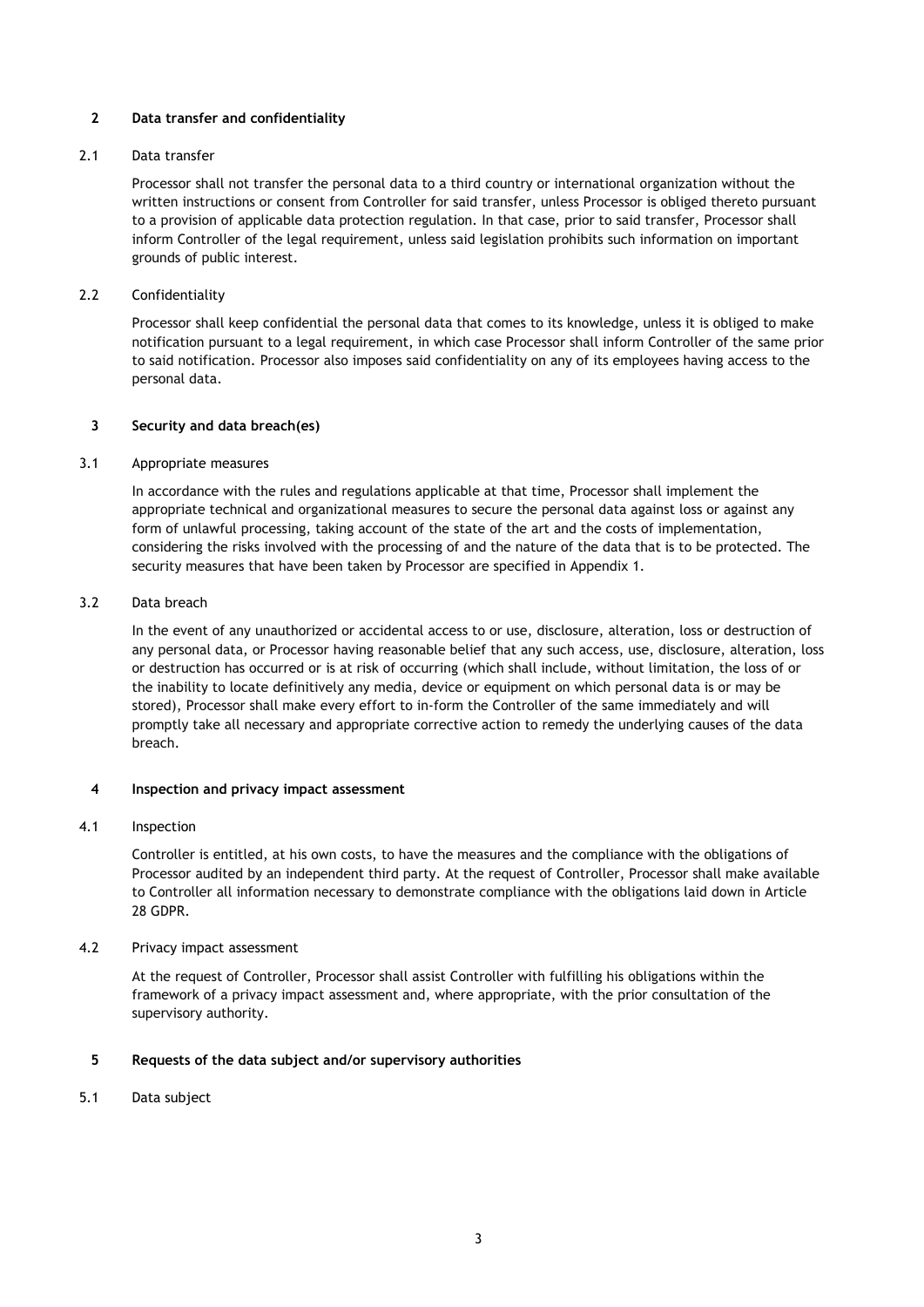If a data subject requests Processor access to, rectification or erasure of personal data, restriction of processing concerning the data subject, data portability or if the data subject objects to processing, Processor shall forward the request to Controller. Controller shall handle the request in question themselves.

# 5.2 Appropriate measures

Processor shall, insofar as is possible, taking account of the nature of the processing, assist Controller by means of appropriate and organizational measures with handling requests from data subjects and/or requests from the supervisory authority.

# **6 Duration of the data processing agreement**

# 6.1 Duration

This data processing agreement commences on the date of signing and its term is at least equal to the term as agreed by the Parties in the Agreement. As soon as the Agreement ends, this data processing ends simultaneously.

# 6.2 Termination

The instruction to process the personal data ends on termination of the Agreement, or as soon as Controller has notified Processor in writing that the processing assignment ends. After the end of the provision of services relating to processing, Processor shall, at the discretion of Controller, delete all personal data or return all personal data to Controller and delete all existing copies, unless the storage of the personal data is required by law.

# **7 Law and jurisdiction**

# 7.1 Governing law

This agreement shall be governed by and construed in accordance with the laws of the Netherlands.

# 7.2 Jurisdiction

All disputes arising out or in connection with this agreement shall exclusively be settled by the competent court in Utrecht, the Netherlands.

**In evidence whereof this agreement was signed by:**

*Data controller*

*Name*

*Position*

**Neurolytics B.V.** 

*Data Processor*

*Name*

*Position*

*Date Date* 

*Signature Signature*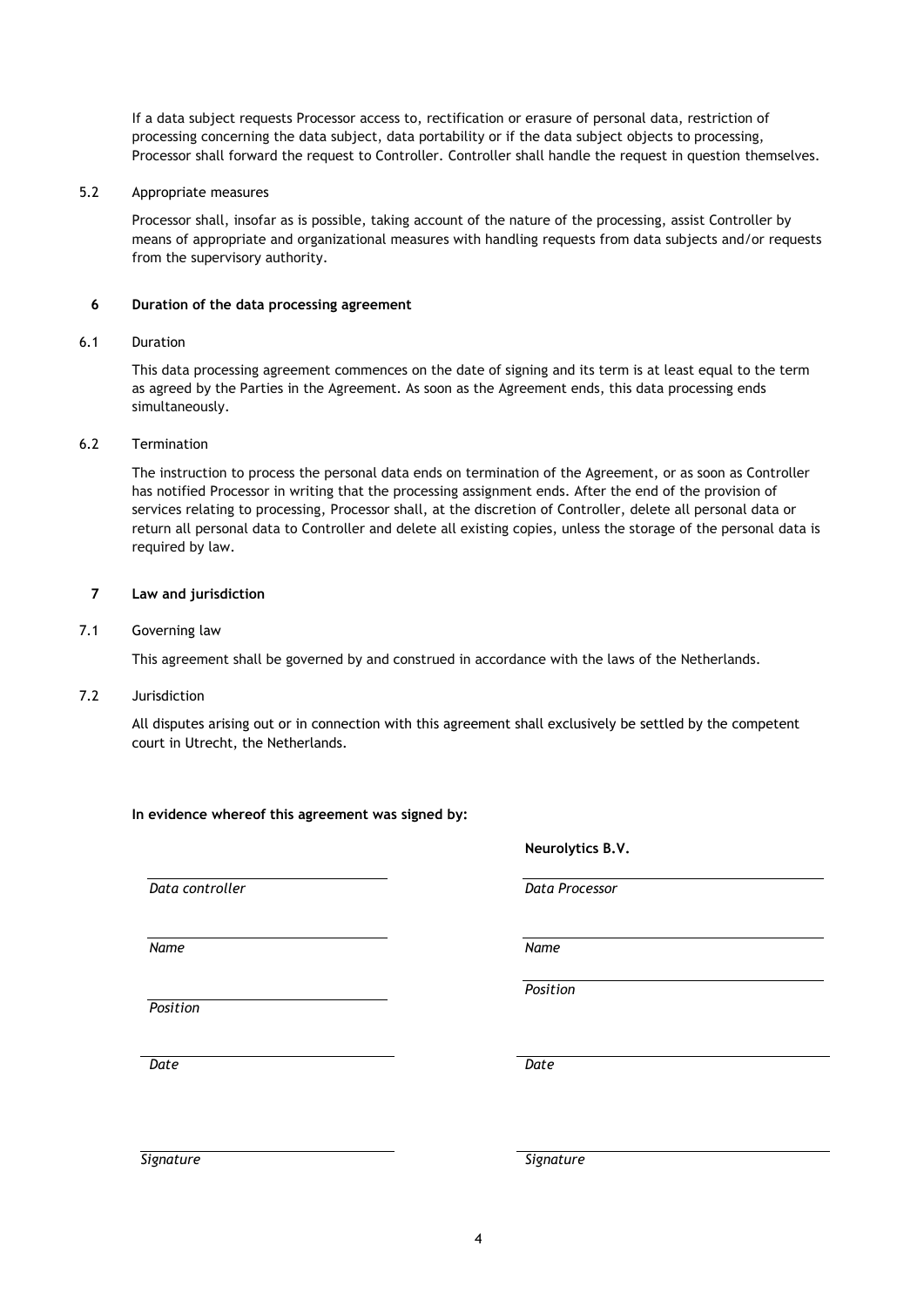#### **APPENDIX 1: CATEGORIES, PURPOSES, PROCESSING ACTIONS AND PROTECTION MEASURES**

| Data Subjects                                                                                                 | Purposes of<br>processing                                                   | Type of data processed                                                                                                                                                                                                                                                                                                                                                                                         | Processing activities                                                                                                                                                                                                                                                                                                                                                                                                                                                            |
|---------------------------------------------------------------------------------------------------------------|-----------------------------------------------------------------------------|----------------------------------------------------------------------------------------------------------------------------------------------------------------------------------------------------------------------------------------------------------------------------------------------------------------------------------------------------------------------------------------------------------------|----------------------------------------------------------------------------------------------------------------------------------------------------------------------------------------------------------------------------------------------------------------------------------------------------------------------------------------------------------------------------------------------------------------------------------------------------------------------------------|
| Candidates &<br>employees                                                                                     | Personal data<br>processed for<br>providing<br>reports &<br>analytics       | - Name<br>- Email<br>- Video recordings during the scan<br>- Audio recordings during the scan<br>Written communication<br>Job title (if provided by client for<br>analytics)<br>Location data as identified<br>through IP address<br>- Results from analysis as in report<br>Login information<br>- Text based submissions<br>- Date & time of usage<br>- Performance (if provided by<br>client for analytics) | Collecting, recording, storing<br>personal data to provide access<br>to the (candidate) Scan and to<br>provide the results to the Client<br>Recording of personal data<br>during the Scan to collect data<br>needed for analysis<br>Use of collected data for<br>analysis<br>Consultation and analysis of<br>personal data to provide<br>analytical insights<br>Erasure or destruction of<br>personal data on request of the<br>Controller or on Termination of<br>the agreement |
| Users on<br>Platform<br>(employees,<br>contractors,<br>other<br>representatives<br>assigned by<br>Controller) | Personal data<br>processed to<br>provide the<br>Service via<br>the Platform | - Name<br>- Email<br>- Phone number (if provided)<br>- Job title<br>Video recordings with audio (in<br>case this is provided for the<br>Speaking module)<br>Location data as identified<br>through IP address<br>- Written communication<br>Login information<br>Date & time of usage                                                                                                                          | Collecting, recording, storing<br>personal data to provide access<br>to the Platform<br>Recording and using personal<br>data to provide Support and<br>Services<br>Erasure or destruction of<br>personal data on request of the<br>Controller or on Termination of<br>the agreement                                                                                                                                                                                              |

#### I. Processor processes at the instructions of Controller:

- II. Processor has taken the following measures for the protection of the personal data that is to be processed on behalf of Controller:
	- Neurolytics has processes in place for quality assurance of the Services. Such processes include automated testing and pre-deployment manual testing of features and bug fixes.
	- All new code for the Services and/or Features is reviewed by at least one senior developer before it's released to a production environment. The review includes a check for the use of secure coding practices.
	- Encryption is used for all transfer of Personal Data by the Service over the internet.
	- All passwords for the Services are stored using an industry standard hashing algorithm.
	- A specialized Third-Party penetration tester will regularly test the security of the Services provided under the Terms.
	- All Personal Data in the Service is backed up daily or continuously in increments.
	- Employees of Neurolytics receive access rights to Personal Data in the Service only on a need-to-know basis. Access rights are revoked subsequently.
	- The Service shall only be hosted in Third-Party data centers that have a high level of security and availability, such as ISO 27001 certified data centers.
	- Neurolytics will have reasonable measures in place for the Service to protect its servers from DDOS attacks.
	- The infrastructure for the provision of the Service shall be protected by one or more firewalls.